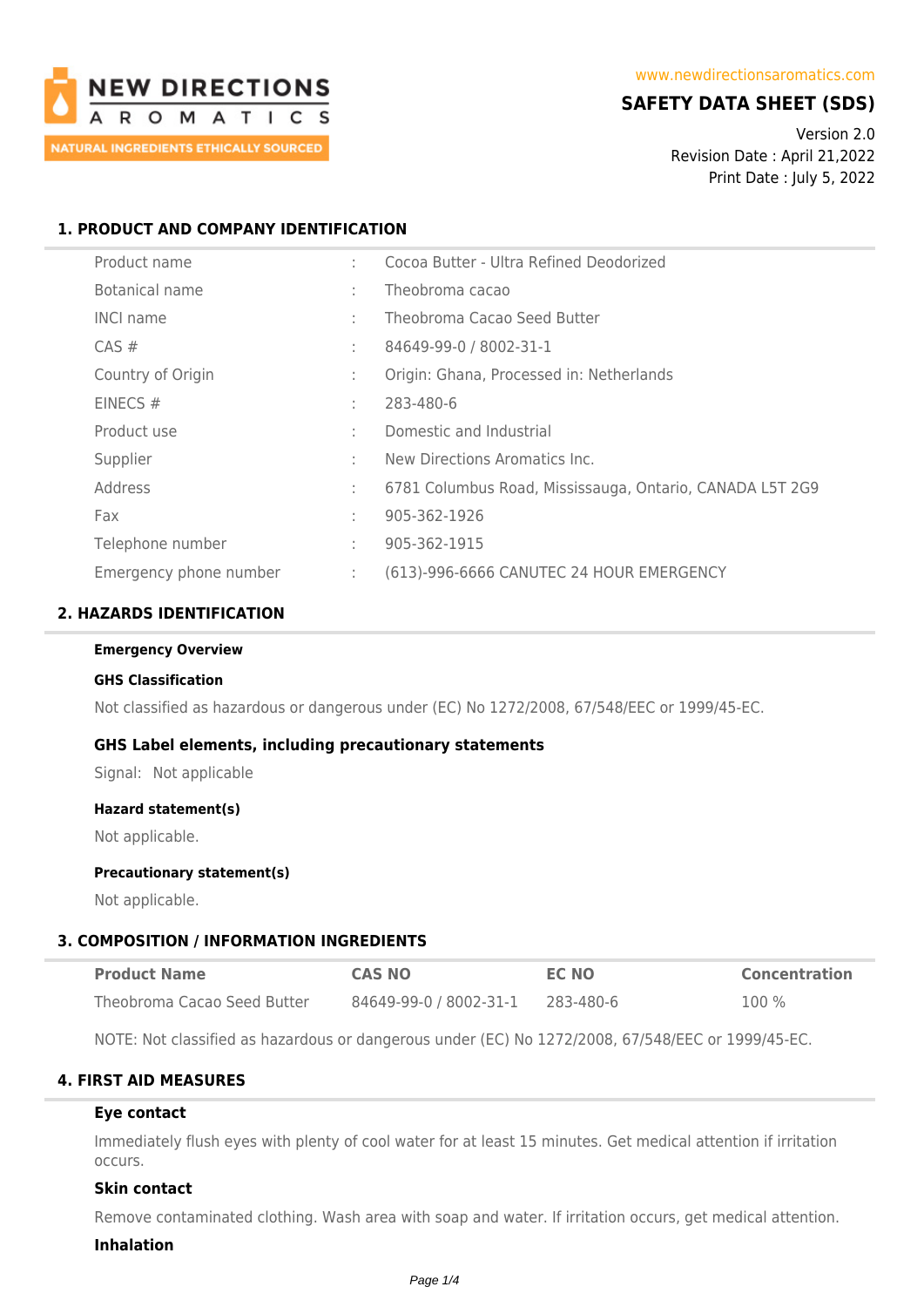If inhaled, removed to fresh air. Get medical attention if symptoms appear.

### **Ingestion**

Seek medical attention or contact local poison control center.

### **5. FIRE FIGHTING MEASURES**

#### **Suitable extinguishing media**

Foam. Dry Powder. Carbon dioxide.

### **Unsuitable extinguishing media**

Water spray, water jet.

### **Special protective equipment and precautions for fire-fighters**

Wear proper protective equipment. Exercise caution when fighting any chemical fire. Use water spray or fog for cooling exposed containers.

### **Special hazards arising from the substance or its combustible products**

Hazardous decomposition products may be formed at extreme heat or if burned.

### **Resulting gases**

Carbon oxides.

# **6. ACCIDENTAL RELEASE MEASURES**

### **Personal precautions, protective equipment and emergency procedures.**

Equip clean crew with proper protection. Respiratory protection equipment may be necessary.

#### **Environmental precautions**

Prevent entry to sewers and public waters. Notify authorities if product enters sewers or public waters.

#### **Methods and materials for containment and cleaning up**

Clean up any spills as soon as possible, using an absorbent material to collect it. Use suitable disposal containers.

### **7. HANDLING AND STORAGE**

### **Precautions for safe handling**

No direct lighting. No smoking. Ensure prompt removal from eyes, skin and clothing. Wash hands and other exposed areas with mild soap and water before eating, drinking or smoking and when leaving work. Handle in accordance with good industrial hygiene and safety procedures.

### **Conditions for safe storage, including any incompatibilities**

Provide local exhaust or general room ventilation to minimize dust and/or vapour concentrations. Keep container closed when not in use.

### **8. EXPOSURE CONTROLS AND PERSONAL PROTECTION**

# **Eyes**

Use tightly sealed goggles.

# **Skin**

If skin contact or contamination of clothing is likely, protective clothing should be worn. Use protective gloves.

# **9. PHYSICAL AND CHEMICAL PROPERTIES**

| Appearance  | Soft white solid fat. |
|-------------|-----------------------|
| Odor        | : Odorless            |
| Flash point | $\div$ >300 °C.       |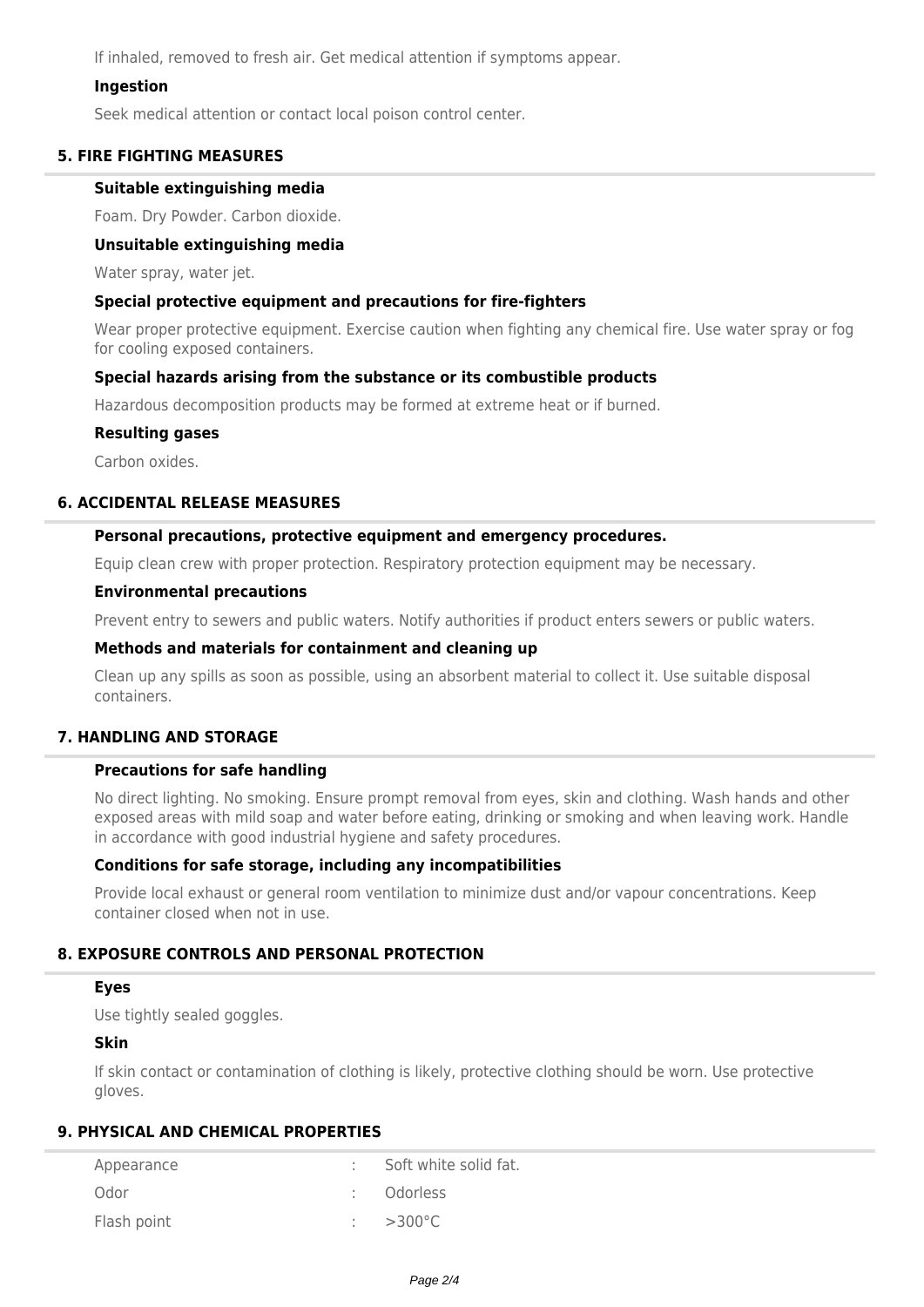| Solubility (ies) | Soluble in oil. Insoluble in water. |
|------------------|-------------------------------------|
| Refractive index | $1.456 - 1.459$                     |

## **10. STABILITY AND REACTIVITY**

## **Reactivity**

This material presents no significant reactivity hazard.

### **Chemical stability**

Chemically stable.

### **Possibility of hazardous reactions**

Hazardous polymerization will not occur.

### **Conditions to avoid**

Avoid sparks, flame and other heat sources.

## **Incompatible materials**

Strong oxidizing agents.

### **Hazardous decomposition products**

Carbon Oxides.

## **11. TOXICOLOGICAL INFORMATION**

## **Acute toxicity**

Not available.

### **Respiratory or skin sensitization**

Not available.

#### **Inhalation**

If heated more than 215°C, the product may form fumes or vapors which may cause coughing or shortness of breath.

### **Skin contact**

Adverse skin effects should be prevented by normal care and personal hygiene.

## **12. ECOLOGICAL INFORMATION**

### **Ecotoxicity**

Avoid any pollution of ground, surface or underground water.

### **Persistence and degradability**

Not available.

## **Bio - accumulative potential**

Not available.

### **Mobility in soil**

Not available.

### **Other adverse effects**

Not available.

# **13. DISPOSAL CONSIDERATION**

Dispose of product in accordance with local, state or provincial and federal regulations. Check with local municipal authority to ensure compliance.

### **14. TRANSPORT INFORMATION**